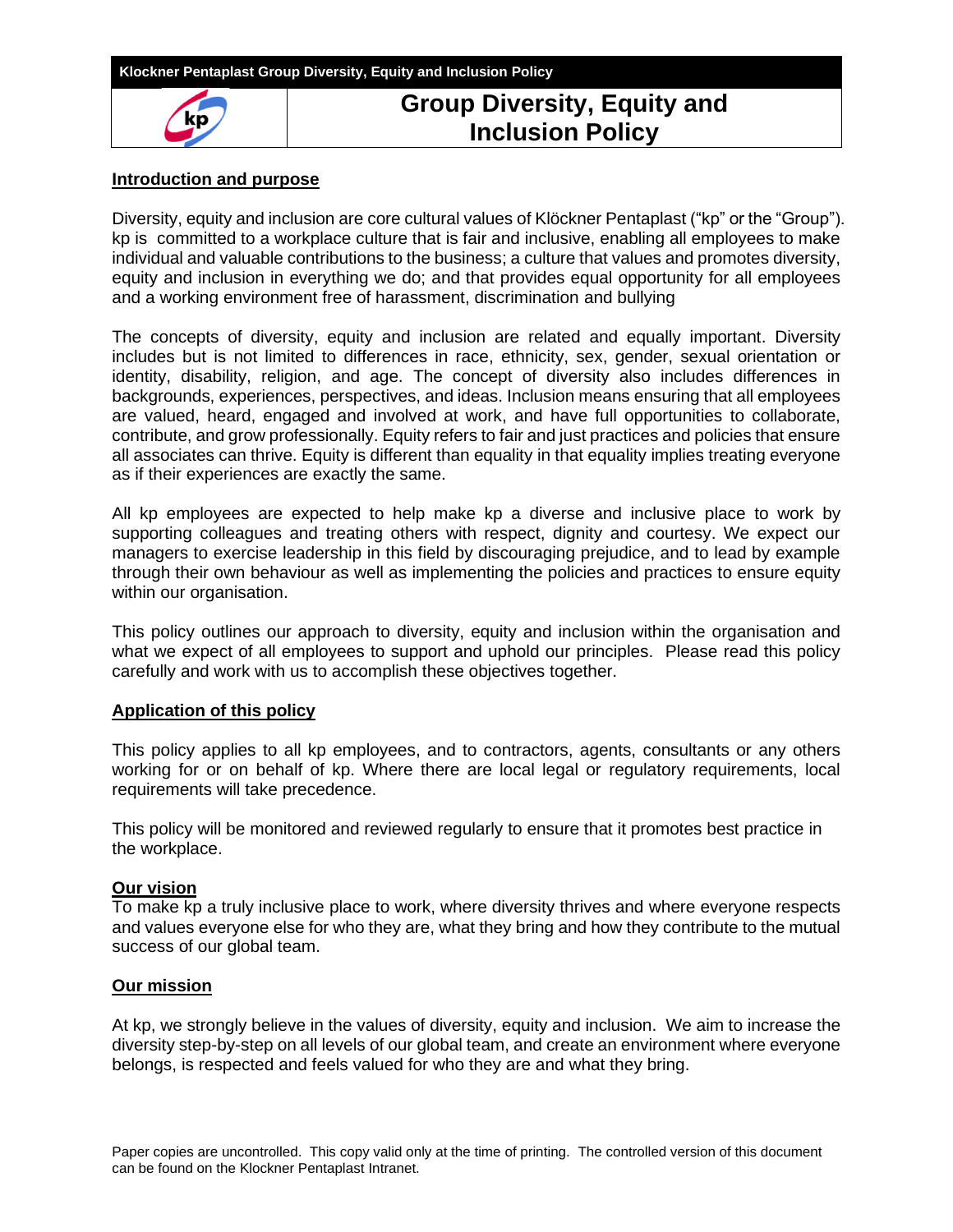### **Klockner Pentaplast Group Diversity, Equity and Inclusion Policy**



# **Group Diversity, Equity and Inclusion Policy**

To drive our mutual success as a business, we aim to empower everyone to use their unique backgrounds, perspectives, talents and experiences to reach their full potential, create real impact and be proud of how much more we can achieve as a team of uniquely talented people.

# **Our commitments**

- **Encourage, promote and maintain a diverse, inclusive and supportive culture and work** environment, which treats employees fairly and with respect and enables them to fulfil their potential.
- Recruit, hire, develop, train, promote and retain talent based on skills, qualifications, experience, performance, behaviours and achievements, using clearly defined, fair and inclusive criteria.
- Support employees to work in a way that suits their circumstances by supporting flexible working, offering part-time roles and encouraging job-sharing opportunities and shift swapping where this is possible.
- **•** Develop policies and practices to direct and guide the way in which we conduct ourselves both within the organisation and with our external stakeholders, which make our principles and expectations regarding diversity, equity and inclusion clear, deliver fairness and consistency of approach, and value individuality.
- **Ensure that all kp employees are aware of their rights and their responsibilities, and our** expectations, in relation to diversity and inclusion through training.
- **Encourage leaders, employees and our external partners and stakeholders to make a positive** difference through proactively supporting our diversity and inclusion principles.
- Ensure that that the company assists any employee who feels they have experienced unfair treatment at the hands of either the company or a colleague.

### **Responsibiliites**

### **Employee Responsibilities:**

It is the responsibility of all employees to promote a culture and approach to our work that supports our mission of diversity, equity and inclusion. Employees are expected to:

- Understand and comply with the policy and report any incidents or alleged incidents that would be considered a breach to your line manager or HR Representative.
- Promote our principles of diversity, equity and inclusion, and speak up if you see or hear something that you believe is not in line with our expectations.
- Be aware that you can be held personally liable as well as, or instead of, the company, for any act of unlawful discrimination